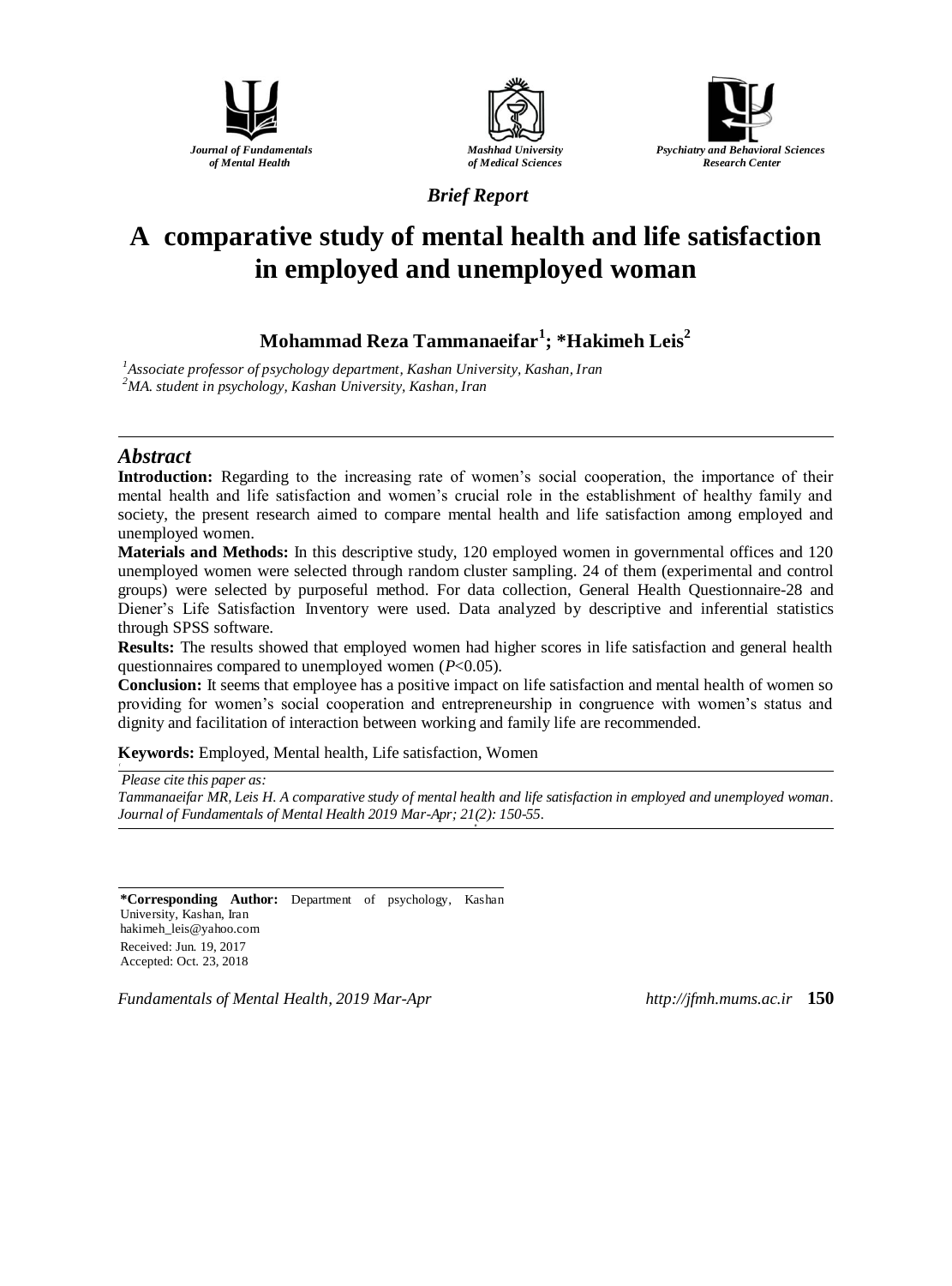## **Introduction**

One of the important changes of the modern life is increasing number of women who working out of home. Women's participation in the occupational world is increasing in all societies, and this tendency has caused the alteration of traditional roles (1). The WHO has identified women's health as one of the developmental indicators of countries (2). In examining the differences in the level of women's health, a number of sociologists and researchers have focused on women's employment within the framework of their social roles (3). The concept of mental health means the inner sense of being good and ensuring the individual's efficiency, self-reliance, competitive capacity, intergenerational membership, and self-development of intellectual and emotional potentials, etc. (4). Women's employment increases the chances of learning, expanding the social network, and taking advantage of informational, emotional and instrumental support through increasing their roles for coping with stress and life challenges. Also, playing multiple roles helps develop self-esteem and satisfaction (5), and if compatible with skill and expertise, it can contribute to the quality of women's lives.

One of the key issues in the field of women's health is the mental health of employed women. The research results in this regard are not in harmony. Approaches such as, multiple roles, role conflict, and excessive burden of role suggest that the expectations and pressures associated with playing multiple roles make working women more vulnerable and expose them to undesirable condition as compared to women who only have the traditional roles. In contrast, other models, such as the role enhancement hypothesis and role-expansion theory emphasize that employment as a new role added to the traditional roles of women

leads to greater self-esteem, greater financial independence and wider social support (6). Nelson and Heath state that in general, employed women are healthier than women who work full-time at home term of mental health (7). Findings of Zanjani and Bayat, Kerman Saravi et al. have shown that employed women have a higher level of mental health than housewives (8,9). However, the results of some studies do not confirm these results (10,11).

One of the indicators and predictors of mental health is life satisfaction (12). Myers and Diener (1995) showed that life satisfaction is associated with high levels of mental health (13). Life satisfaction means the individual's attitude and general assessment of life or some aspects of life, such as familial life and educational experience (12). Life satisfaction is relatively sensitive to the environmental changes, and the perception of one's wellbeing is of paramount importance (14). It has different dimensions including selfsatisfaction, satisfaction about relationships with family and friends, satisfaction with the living environment and work environments (15). Ying (1992) found out in a study that different demographic variables explain life satisfaction, but the role of job is more prominent than the other variables. The results of some studies indicated that life satisfaction in employed women is higher than house wives (17-19). However, some studies did not confirm more this finding  $(20.21)$ .

Accordingly, given the controversy about the positive and negative consequences of women's employment and different results of previous studies, and the growing rate of employed women, there is a need to conduct further studies on the various dimensions of women's professional life. Hence, the present study compares the mental health

*Fundamentals of Mental Health, 2019 MAR-Apr http://jfmh.mums.ac.ir* **150-55**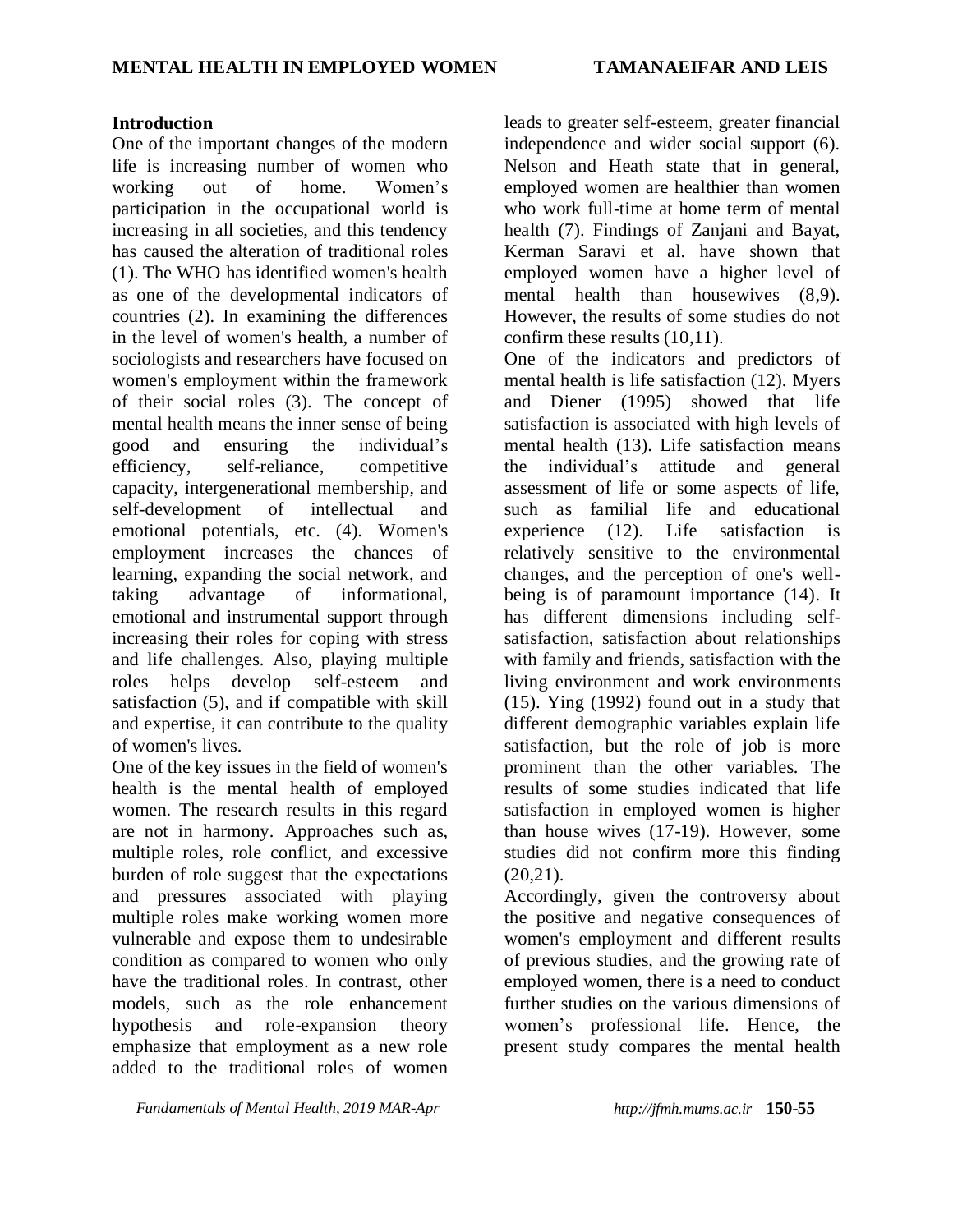and life satisfaction of employed and unemployed women.

# **Materials and Methods**

The present research is a cross-sectional study. 120 employed women (according to Morgan table) and 120 unemployed women were selected by stratified random sampling. To enter the study, the female gender, aged 20-55years, the level of education (diploma and higher degree) and the willingness of the participants to cooperate were considered as inclusion criteria. The purpose of the research, the necessity for the accuracy and integrity of the respondents' answers, the confidentiality of the information and the instructions of the questionnaires were explained. Moreover, the participants were asked not to mention their names in this study. The General Health Questionnaire (GHQ-28) and the Diener's Life Satisfaction Inventory (SWLS) were used to collect data.

Research instrument

*A) Diener's Life Satisfaction Inventory (SWLS):* It is a ten-item questionnaire which is scored on 7-point Likert scale from totally agree to totally disagree. Diener et al. (1985) have reported its Cronbach's alpha as 0.87. Schimmack et al. have reported its Cronbach's alpha among the American, German, Japanese, Mexican and Chinese nations to be 0.90, 0.89, 0.79, 0.76 and 0.61,

respectively (22, 23). Asgari and Shabaki have reported the reliability of scale using Cronbach's alpha and bisection to be equal to 0.86 and 0.82. Sheikhi et al. have obtained the Cronbach's alpha and testretest of SWLS equal to 0.85 and 0.77, respectively (24).

*B) General Health Questionnaire (GHQ):* This is a 28-item questionnaire with four subscales of anxiety/insomnia, depression, social dysfunction and somatic symptoms (each of subscale includes 7 items). This scale is scored on Likert scale (0, 1, 2, 3). The higher scores indicate the lower levels of health and vice versa. Goldberg and Williams have reported its bisection reliability to be equal to 0.95. Another similar study in Hong Kong reported its alpha to be equal to 0.88 (25,26). Reliability coefficients have been reported to be between 0.84 and 0.92 by Houman and Mirkheshti (cited in 27).

Data were analyzed using descriptive statistics (mean, standard deviation) and inferential statistics (correlation test and t test) using SPSS software.

# **Results**

The mean scores of mental health and life satisfaction are presented in Table 1.

| <b>Indices</b>     | <b>Employed women</b> |       |      | Unemploved women |       |           |
|--------------------|-----------------------|-------|------|------------------|-------|-----------|
| Variables          | N                     | М     | SD   |                  | М     | <b>SD</b> |
| Mental health      | 120                   | 19.05 | 5.41 | 120              | 24.75 | 6.75      |
| Somatic symptoms   | 120                   | 4.83  | 1.85 | 120              | 6.65  | 3.06      |
| Anxiety/insomnia   | 120                   | 4.63  | 1.17 | 120              | 6.82  | 1.45      |
| Social dysfunction | 120                   | 5.72  | 2.02 | 120              | 6.43  | 2.14      |
| Depression         | 120                   | 3.87  | 2.72 | 120              | 4.85  | 2.81      |
| Life satisfaction  | 120                   | 29.21 | 4.23 | 120              | 23.42 | 4.75      |

**Table 1.** Scores of mental health and life satisfaction variables in employed and unemployed women

The findings of Table 1 show that the mean scores of mental health in employed and unemployed women are 19.05 and 24.75,

respectively. The mean scores of life satisfaction in employed and unemployed women are 29.21 and 23.42, respectively.

*Fundamentals of Mental Health, 2019 MAR-Apr http://jfmh.mums.ac.ir* **150-55**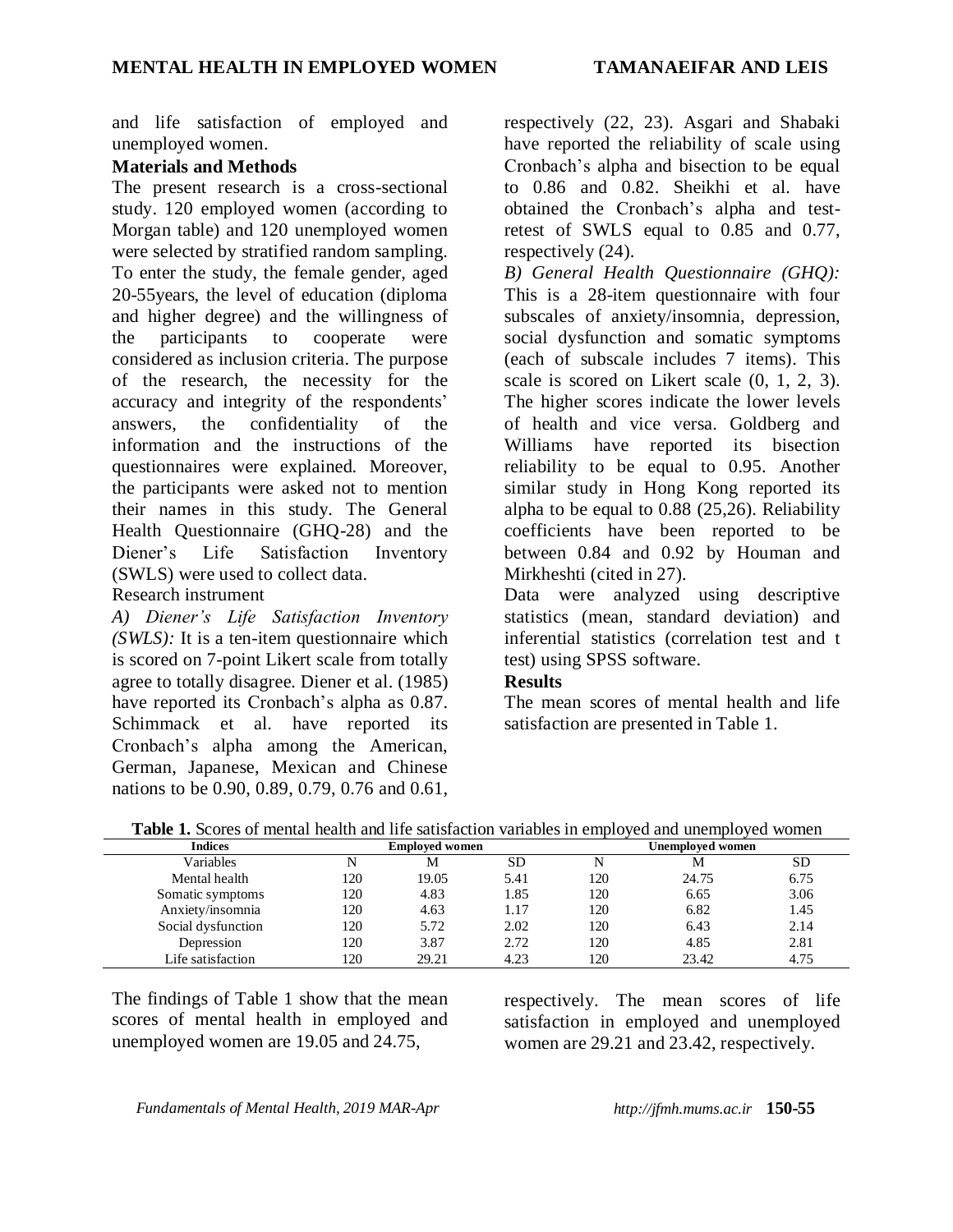## **MENTAL HEALTH IN EMPLOYED WOMEN TAMANAEIFAR AND LEIS**

| <b>Variables</b>   | t value  | df  | P    |  |
|--------------------|----------|-----|------|--|
| Mental health      | $-2.06$  | 238 | 0.02 |  |
| Somatic symptoms   | 2.7      | 238 | 0.01 |  |
| Anxiety/insomnia   | $-76$    | 238 | 0.01 |  |
| Social dysfunction | $-02.08$ | 238 | 0.02 |  |
| Depression         | 1.9      | 238 | 0.04 |  |
| Life-satisfaction  | 2.07     | 238 | 0.03 |  |

**Table 2.** T-test results of employed and unemployed women in the variables of mental health and life satisfaction

As shown in Table 2, according to the mean difference, employed women have higher scores of mental health and life satisfaction.

| <b>Table 3.</b> The results of the correlation test |
|-----------------------------------------------------|
| between the scores of life satisfaction and         |
| mental health in employed and unemployed            |
| women                                               |

| Variables                              | Groups     | <b>Correlation</b><br>coefficients | P     |
|----------------------------------------|------------|------------------------------------|-------|
| Life satisfaction<br>and mental health | Employed   | $-0.54$                            | 0.001 |
|                                        | Unemployed | $-0.39$                            | 0.001 |
|                                        | Total      | $-0.47$                            | 0.001 |

Table 3 shows that there is a significant negative correlation between life satisfaction and mental health in both employed and unemployed women. In addition, the correlation between these variables is stronger in employed women. It should be noted that the results of regression analysis showed that the component of social function is the strongest predictor of life satisfaction.

#### **Discussion**

The findings of this study showed that employed women had higher scores of mental health and life satisfaction compared to unemployed women. Many scholars believe that women's employment can be effective in the increase of self-esteem, selfreliance, social health, academic

*Fundamentals of Mental Health, 2019 MAR-Apr http://jfmh.mums.ac.ir* **150-55**

achievement, continuing education, selfefficacy and accountability. Participation in valuable social activities also improves the individual's health (28).

The findings also showed that employed women enjoy a higher life satisfaction than housewives (17-19). Life satisfaction is one of the indicators and predictors of mental health. Research literature shows that a person who is satisfied with oneself can also satisfy his needs and desires. According to the humanism approach, such as the cognitive approach, the individual's ability to grow personally, the freedom to choose the goals of life and the positive attributes such as being sensitive to others is emphasized instead of emphasizing reinforcement and punishment as the main source of motivation. Employed women have higher levels of life satisfaction because of the diversity in the place (entering an environment other than home), diversity in activity (having a job outside home), financial independence and psychological self-esteem (29). The results of Khosravi and Khaghanifard's research have shown that positive emotional experiences such as the feeling of doing a worthwhile work and the sense of economic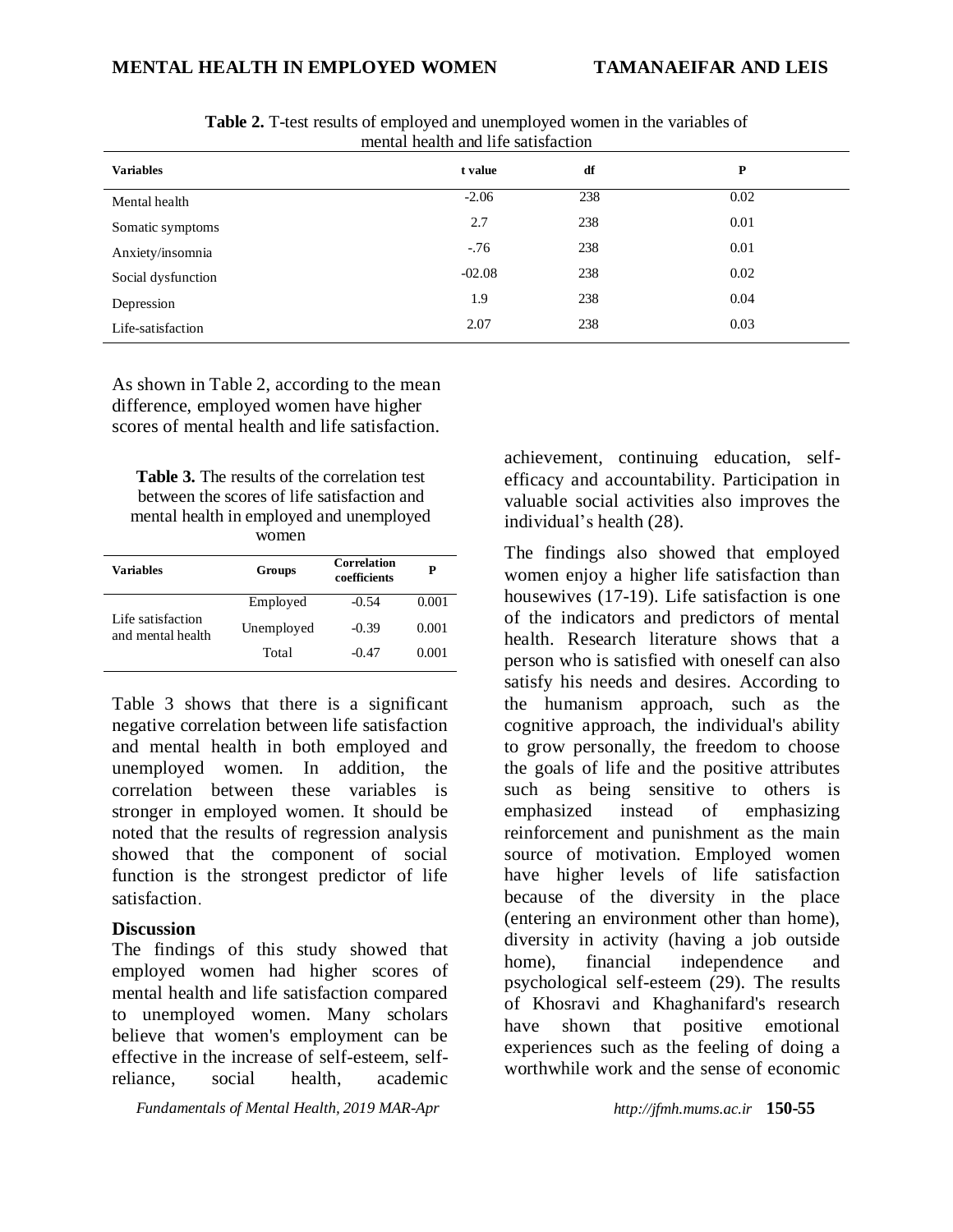independence that emanates from employment confirm a part of the coordination of roles theory. This theory believes that although multiple roles can create conflicts, women's ability to organize the overall system of roles is more rewarding than risky and provides them with resources of satisfaction, sense of productivity, and self-esteem that can reduce the effect of the conflict of roles (30).

According to the results of this study, providing the ground for women's social participation and employment opportunities in line with the status of women and facilitating the interaction between working life and family life of working women is effective in increasing the mental health and life satisfaction of working women. The current research has some limitations, including the administration of questionnaire as a self-report tool which might give way to *References*

human error. Moreover, this study is a descriptive-correlational study which makes it impossible to induce the casual relationship between the variables. This limitation may also decrease the generalization of the results. Performing further research with different questionnaires, studying other variables (other than life satisfaction and mental health) and conducting comparative studies in different occupations would be helpful.

## **Conclusion**

It seems that employee has a positive impact on life satisfaction and mental health of women so providing for women's social cooperation and entrepreneurship in congruence with women's status and dignity and facilitation of interaction between working and family life are recommended.

1. Aycan Z, Eskin M. Relative contributions of childcare, spousal support, and organizational support in reducing work–family conflict for men and women. Sex Roles 2005; 53: 453-71.

2. Yousefi A, Baratali M, Erfan A. [Mental health, employment and university education among female students of Isfahan University of Medical Sciences]. Iranian journal of medical education 2010; 10(5): 748-54. (Persian)

3. Nouri J. [Comparison of the physical, psychological and social health of employed women and housewives in Tehran and its relationship with family functioning]. MS. Dissertation. Allameh Tabatabaei University, Faculty of Educational Sciences and Psychology, 2002. (Persian)

4. Khaghanizadeh M, Siratinir M, Abdi F, Kaviani H. Mental health of nurses working in affiliated educational hospitals. Journal of fundamentals of mental health 2006; 8(4): 141-8. (Persian)

5. Irfan M, Kaur N, Panwar N, Thind HS. A comparative study of working and non-working married women: Effect of Anxiety level on life satisfaction. Indian J Psychol Mental Health 2013;6(2): 169-78.

6. Ahmadinia SH. [The effects of employment on women's health]. Social welfare 2003; 3(12): 236-70. (Persian)

7. Meghizadegan. [Women and the conflicts of work and family]. Monthly of Foulad 2002; 92: 41-45. (Persian)

8. Zanjani H, Tahmasebi M. [Investigating the impact of employment on women's quality of life in Mashhad]. Contemporary sociology 2009; 2(2): 171-90. (Persian)

9. Kerman S. [Comparison of the health-related quality of life in the employed women and housewives]. Payesh 2011; 11(1): 111-16. (Persian)

10. Mohammadi M, Yavarian R, Arefi M. [Comparative study of mental health and life expectancy of employed and non-employed women in West Azarbaijan province]. Bimonthly journal of Urmia Nursing and Midwifery Faculty 2007; 9(1): 39-43. (Persian)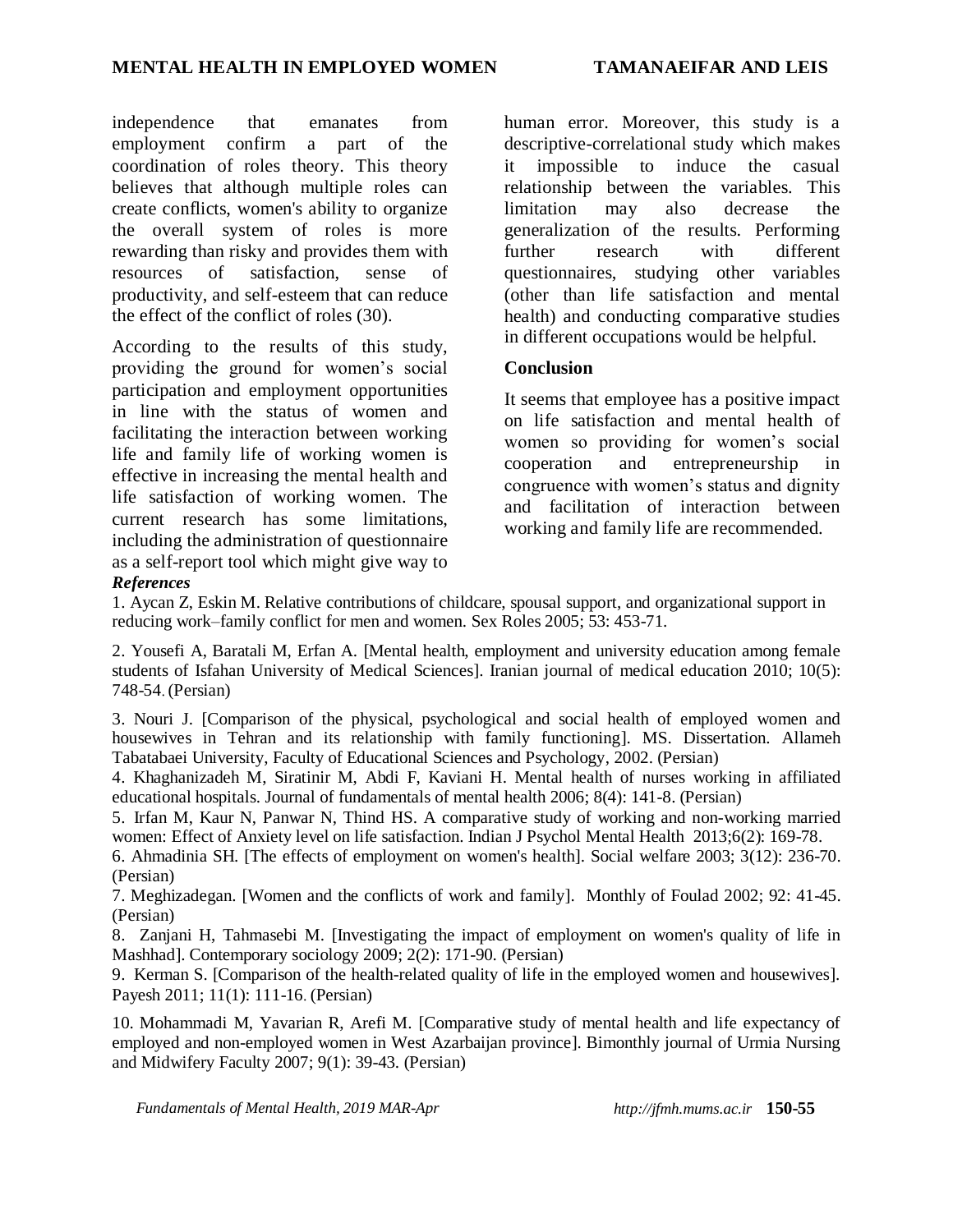11. Rezaei L. [The effect of self-esteem on the mental health of employed women at Siemens factory and unemployed women]. The new dissertation on organizational psychology 2010; 3(1): 19-29. (Persian)

12.Diener EE, Sun M, Lucas RE, Smith HL. Subjective wellbeing: Three decades of progress. Psychologicalchol Bullet 1999; 125: 276-302.

13.Myers DG, Diener E. Who is happy? Psychol Sci 1995; 6: 10-19.

14.Swami V, Chamorro-Premuzic T. Psychometric evaluation of the Malay satisfaction with life scale. Soc Indic Res 2009; 92: 25-33.

15. Morshdi M. [Comparison of stress, life satisfaction and self-efficacy in employed women and housewives]. MS. Dissertation. University of Marvdasht; 2012. (Persian)

16.Ying YW. Life satisfaction among San Francisco Chinese-American. Soc Indic Res 1992; 26: 1-22.

17.Smaeeli Pour KH. [Comparison of marital satisfaction dimensions in women working in public and private sectors and housewives]. Quarterly journal of advanced psychological research 2013; 8: 2-31. [Persian]

18.Hashmi HA, Khurshid M, Hassan I. [Marital adjustment, stress and depression among working and non-working married women]. Internet journal of medical update 2008; 2(1): 19-26. (Persian)

19.Srimathi NL, Kiran Kumar SK. Psychological well-being of employed women across different organizations. J Indian Acad Appl Psychol 2010; 36(1): 89-95.

20. Rashidi M. [Comparison of stress, life satisfaction and self-efficacy in employed women and housewives]. MS. Dissertation. University of Marvdasht, 2012. (Persian)

21. Amiri Majd M, Zari Moghadam F. [Relationship between happiness and marital satisfaction among employed women at schools and housewives in Arak]. Journal of behavioral sciences 2010; 2(4): 9-21. (Persian)

22. Sheikhi M, Houman H, Sepah Mansour M. Psychometric properties of life satisfaction scale. Andeesheh va Raftar 2011; 5: 17-29. (Persian)

23. Bayani AA, Kuchiki AM, Goudarzi H, Bayani AA, Kouchaki AM, Goudarzi H. [Validity of Life Satisfaction Scale (SWLS)]. Journal of developmental psychology (Iranian psychologists) 2007; 3(11): 259-65. (Persian)

24. Asgari P, Shabaki R. [The role of physical image in the quality of life, life satisfaction, gender role attitude and self-esteem]. Andeesheh va Raftar 2010; 5: 9-18. (Persian)

25. Molina JD, Andrade-Rosa C, Gonzalez-Parra S, Blasco- Fontecilla H, Real MA, Pintor C. The factor structure of the General Health Questionnaire (GHQ): A scaled version for general practice in Spain. Eur Psychiatry 2006; 21(7): 478-86.

26. Ebrahimi A, Molavi H, Mousavi G, Bornamanesh A, Yaghoubi H. Psychometric properties; factor structure; clinical cut point; sensitivity and feature of the Mental Health Questionnaire (GHQ-28) in Iranian patients suffering from psychiatric disorders. Journal of behavioral sciences research 2007; 1(9): 12-5. (Persian)

27. Siyasi AA. [Theories of personality or psychology schools]. Tehran: Tehran University; 2001. (Persian)

28. Seif AA. [Modern educational psychology]. Tehran: Doran; 2009. (Persian)

29. Tavasoli GA. [Is it possible to reconcile women's work at home and outside work?]. [cited 2007]. Available from: [www.Iranwoman.org.](http://www.iranwoman.org/) (Persian)

30. Khosravi Z, Khaghani Fard M. [Study of factors related to mental health of women employed in management, expertise and services departments of Tehran's nongovernmental centers]. Women's studies 2007; 5: 27-44. (Persian)